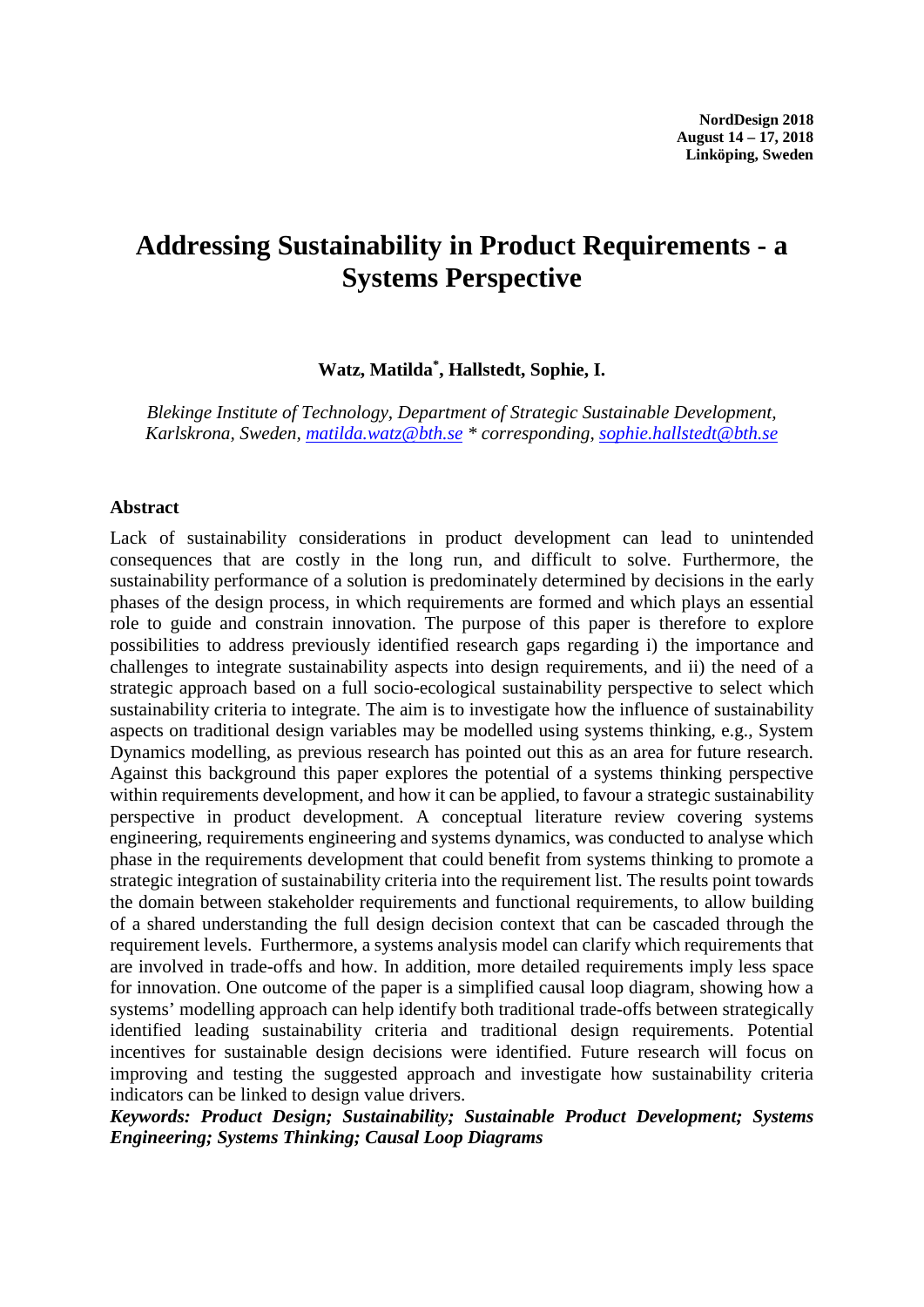# **1 Introduction**

The design process is largely driven by product requirements, as these represent the objectives that a design should fulfil, both in terms of technical functionalities and other performance aspects (Zeng and Gu, 1999). Several methods and tools can be used to support the development, refining and selection of different requirement types; choices of method and tool depend on which level of the system that is to be defined. In a design engineering context, different requirement types are applied to separate phases of the design process. For instance, functional requirements define how functions should be formed to satisfy stakeholder requirements, whilst design solutions describe the specific design through which a functional requirement can be satisfied (Hull et al., 2005). During concept generation, a functional architecture can be built to visualise and structure the linkages between these levels of requirements (Raudberget et al., 2015). Within the product development process, decision makers can use several methods and tools to support this work, to gain understanding of the consequences of certain design decisions.

The importance of including sustainability aspects in the requirements have been acknowledged by both industry and academia, and several tools have been proposed to facilitate integration sustainability criteria into product requirement lists. Previously published academic approaches show that modifications of matrix tools such as Quality Function Deployment, or tools that facilitate optimisation in the presence of uncertain variables, such as the Theory of Inventive Solving (TRIZ), the Analytical Hierarchy Process (AHP) or combinations of these, can be employed, see e.g. (Sakao, 2007). Although these tools may be powerful and supportive, recent research findings imply that they lack two things; i) a full socio-ecological sustainability perspective, and ii) a strategic approach to select which sustainability criteria to integrate (Watz & Hallstedt, 2018). This is necessary since sustainability aspects that are not directly demanded by a customer, regulations or legislation, i.e. cannot provide a clear value contribution, otherwise will not be prioritised (Bertoni, 2017). Other research have therefore stressed a need to investigate how traditional design variables are influenced by sustainability aspects using a systems approach, e.g., System Dynamics modelling (Jaghbeer et al., 2017). This direction has also been given attention by recent, adjacent, research in requirements and resource management, highlighting the importance of a thorough understanding of relationships between requirements for improved resource efficiency (Nilsson, 2017).

### **1.1 Research question and aims**

The purpose of this research paper is to build on these previous findings by exploring how a systems perspective can be applied to understand how strategically identified sustainability criteria may be related to traditional design requirements, to avoid the risk of sustainabilityand value sub-optimisations in a long-term perspective. These unintended consequences, originates in a lack of awareness and consideration of the full socio-ecological system in the decision context (Bertoni et al., 2017; Cocca and Ganz, 2015). This paper, therefore, aims to explore i) when during the requirements development and elicitation, integration of sustainability aspects can benefit from systems thinking, and ii) test a strategic approach in which sustainability criteria and indicators are selected, and from a systems perspective analyse how these can be related to traditional design requirements. The research question guiding this study is therefore: How can sustainability criteria be related to traditional design requirements, using a systems perspective?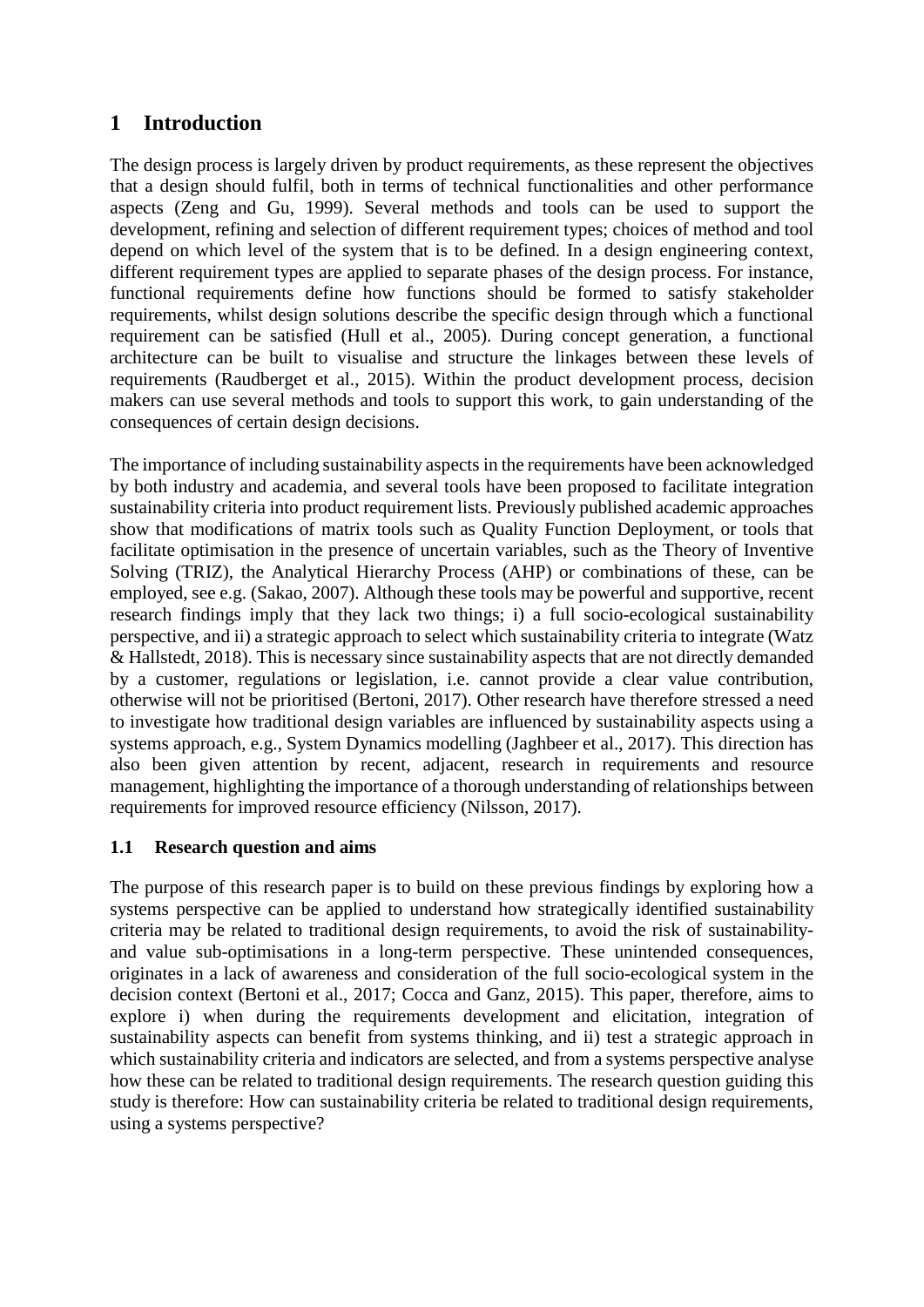### **2 Research approach**

To address the aims for this study, a combination of methods was applied. One of the aims was to investigate in which way a systems perspective can be utilised during requirements development, and this was first adduced through a literature review, followed by a small case example. It was decided to conduct a conceptual literature review, which compared to a systematic review is a brief review focused on key publications within the field of interest (Thomas and Hodges, 2010). The results from both steps were used and analysed in a simplified systems analysis model of relationships between requirements and sustainability criteria. In Figure 1, the research approach is illustrated. The figure presents how the methods were applied, and what outcomes they generated.



**Figure 1. Methods used in the study.**

The purpose of the conceptual literature review was to identify relevant information about methods and tools for requirements elicitation in a Systems Engineering (SE) context, and to investigate within which phase integration of sustainability criteria could benefit from a systems perspective. This was approached by using triangulation of purposefully sampled, peer reviewed academic publications from a database search and by practising snowball analysis (Wohlin, 2014). Key words such as "sustainability" or "ecodesign", "product design" or product development", "requirements", and "systems analysis" or "causal relationships" or "system dynamics", or similar terms were used in the database search. The Scopus database, was selected for the search as it offers the largest coverage of peer-reviewed academic literature in the fields of science, technology, humanities, social sciences and medicine (Elsevier, 2018). Additionally, the database has proven to provide a satisfactory overview of the sustainable product development field, from the authors' previous experiences. The literature review data was then combined with material from a case study, in this case analysis of company documentation, e.g., operational management system descriptions and processes. The case study sampled material from both a manufacturer of construction equipment machines and a component manufacturer of aircraft jet engines. From this study, together with literature on systems engineering, it was possible to build a conceptual requirement architecture. From an action research study, leading sustainability criteria and corresponding indicators had been developed (Hallstedt, 2017). In this study, the researcher actively participated in the company's technology development team and identified a sustainability design space, based on a strategic sustainability perspective (Broman and Robért, 2017), which included tactical design guidelines, strategic long term criteria and sustainability compliance index.

To investigate how a systems' thinking perspective can be utilized for the integration of sustainability aspects in requirements development, a causal loop diagram (CLD) for conducting systems analysis was selected as analysis method. CLD helps structuring the entities, and their causal relationships, of a system. It is an analysis method that allows for building and structuring of shared mental models of a problem by modelling it in its context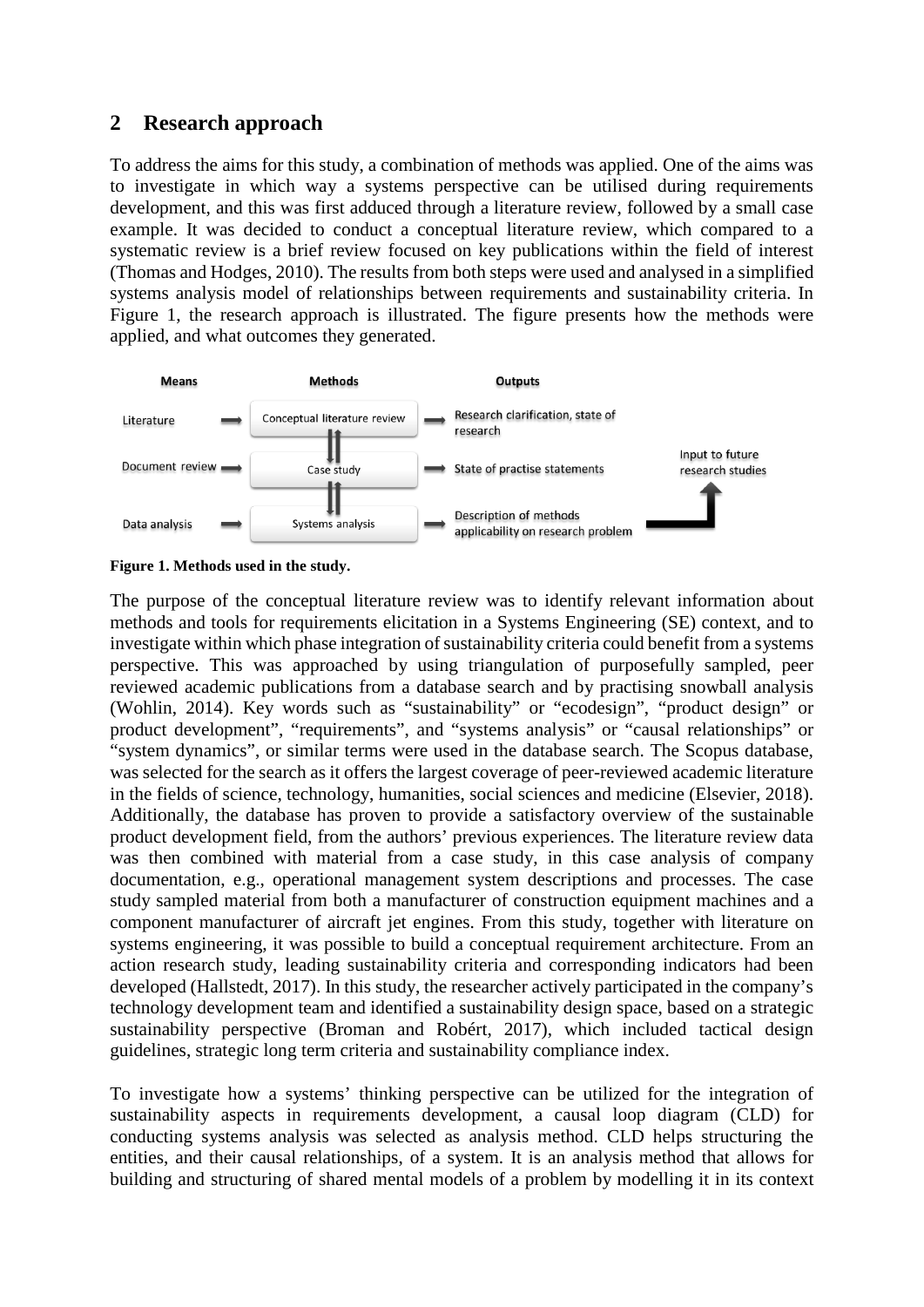(Andersen et al., 2007). This means that systems analysis cannot be applied with an aim of "solving" a problem, as it is a means for modelling, but it can, instead, direct attention to the underlying processes causing the problem (Coyle, 2000). Here a CLD was developed as an attempt to model relationships between strategic sustainability criteria and traditional design variables.

# **3 Navigating through the requirements architecture**

The conceptual literature review clearly shows that the purposeful activity that design constitutes, is characterised by the goal of delivering solutions that succeed to satisfy stakeholder needs. This can be done through a systematic process for exploring, identifying and refining value opportunities (Lee and Paredis, 2014). The requirement list constitutes tool that both designers and stakeholders use to communicate what it is a design should provide, and to monitor that it does, i.e., fulfils the stated needs (Hull et al., 2005). However, developing solid requirements in early phase product design is a challenge due to the high uncertainty (Ullman, 2003). The design process can therefore be further explained as a process in which requirements are continuously refined and optimised to deliver a solution that provides maximum value, in regard to stakeholder needs and requirements (Collopy and Hollingsworth, 2011).



**Figure 2. The process starts with problem identification on an overall level to solution generation on a detailed level.**

There are several theoretical models for the design process, from which organisations use and combine elements to various degrees (Roozenburg and Eekels, 1995). Systems (and requirements-) engineering (SE) and Value Driven Design (VDD), approach the design process through systematic development, refinement and elicitation of requirements with the aim to help designers reduce complexity without reducing ability to meet stakeholder needs and values. (Isaksson et al., 2013). In SE, requirements can be briefly divided into three levels, namely, stakeholder requirements, system requirements and specific design requirements, Figure 2. Stakeholder requirements state the overall desired needs to be fulfilled, i.e., what the design should achieve, while the system requirements specify how the stakeholder requirements should be met, i.e., which functions and attributes it should provide. The specific design requirements describe the detailed characteristics of the design solution that can provide the desired function, i.e., how the functions should be provided (Hull et al., 2005).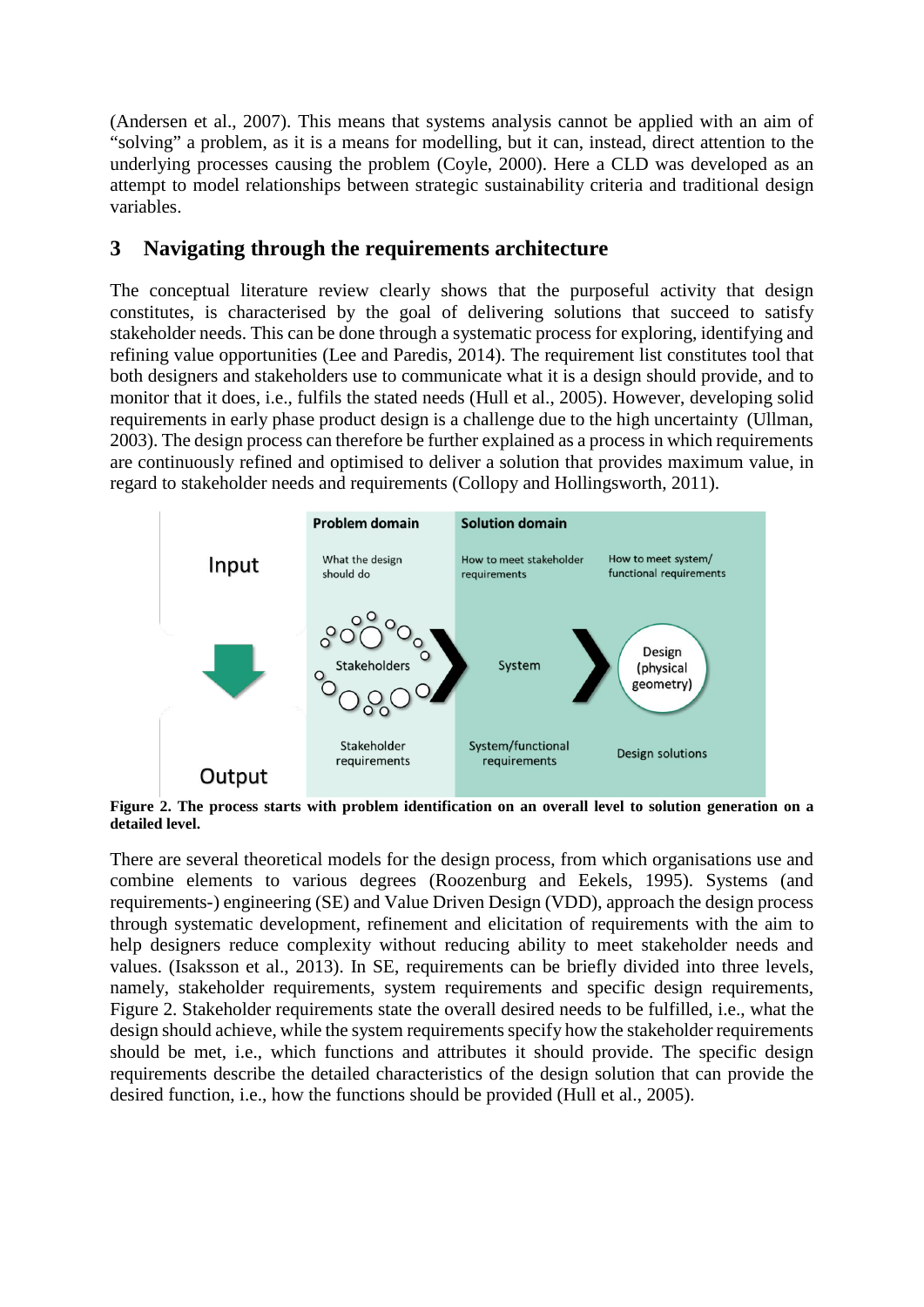

**Figure 3. Example of a requirements architecture, displaying connections between stakeholder requirements and needs, functions, functional requirements (FR) and design solutions (DS).**

#### **3.1 Identifying, defining and refining requirements**

The early design phases, including innovation, in which conceptual designs are developed and refined, can be called the pre-embodiment phase. Pre-embodiment refers to the fact that there is too little detail in the conceptual design to enable modelling of a so-called detailed physical architecture, i.e., a dimensioned sketch or specified system (Raudberget et al., 2015). This phase facilitates the breakdown of stakeholder requirements into functions and furthermore functional requirements (FR:s), similar to the explanation of system requirements in an SE context. The functions can, however, also be modelled in a functional architecture. Functional requirements, although an exact definition varies depending on context, company, etc., (Eckert, 2013), can thus in general terms be understood as stating what characteristics a design should have in order to fulfil the stakeholder requirements. Below this level, design solutions (DS:s) and related design requirements are specific, again corresponding to the specific design requirements level in an SE context. The DS level allows the design process to step into the embodiment phase where the physical architecture, e.g., dimensioning, form, appearance, etc., is developed (Raudberget et al., 2015). An example of a requirements architecture can be seen in Figure 3.

Functional modelling involves the organising and structuring of FR:s and DS:s, which allows multiple potential design concepts to be visualised in one single diagram. The functional model thus provides designers with an overview of several strategies to solve the stakeholder needs and requirements. However, to understand how the different variables in a functional model relate to each other, it is also necessary to determine which other variables need to be known to define the design, and to avoid unnecessary trade-offs. Functional analysis methods, such as the Design Structure Matrix (DSM) provide support in finding coupled variables in a design, i.e., constraints to the design space (Steward, 1981). Quality Function Deployment (QFD) is another method that can be used to derive suitable concept solutions and to detect interdependencies between variables (Akao, 1990). On a more detailed level, Failure Mode and Effect Analysis (FMEA) (International Electrotechnical Commission, 2006) can be used to obtain an understanding of which design variables are more critical than others in relation to the desired system function. The utilisation of these approaches facilitates a structured way to detect trade-offs and to assign weights for optimisation schemes before detailed specifications, i.e., dimensions, tolerances, etc., are defined. Model-based Systems Engineering (MBSE) is an increasingly used approach that aims to address the same issues by helping designers obtain a holistic view of the requirements architecture, allowing different design teams understand how their design decisions may impact other areas of the system design, supporting optimisation of the requirements against stakeholder requirements (Micouin, 2014)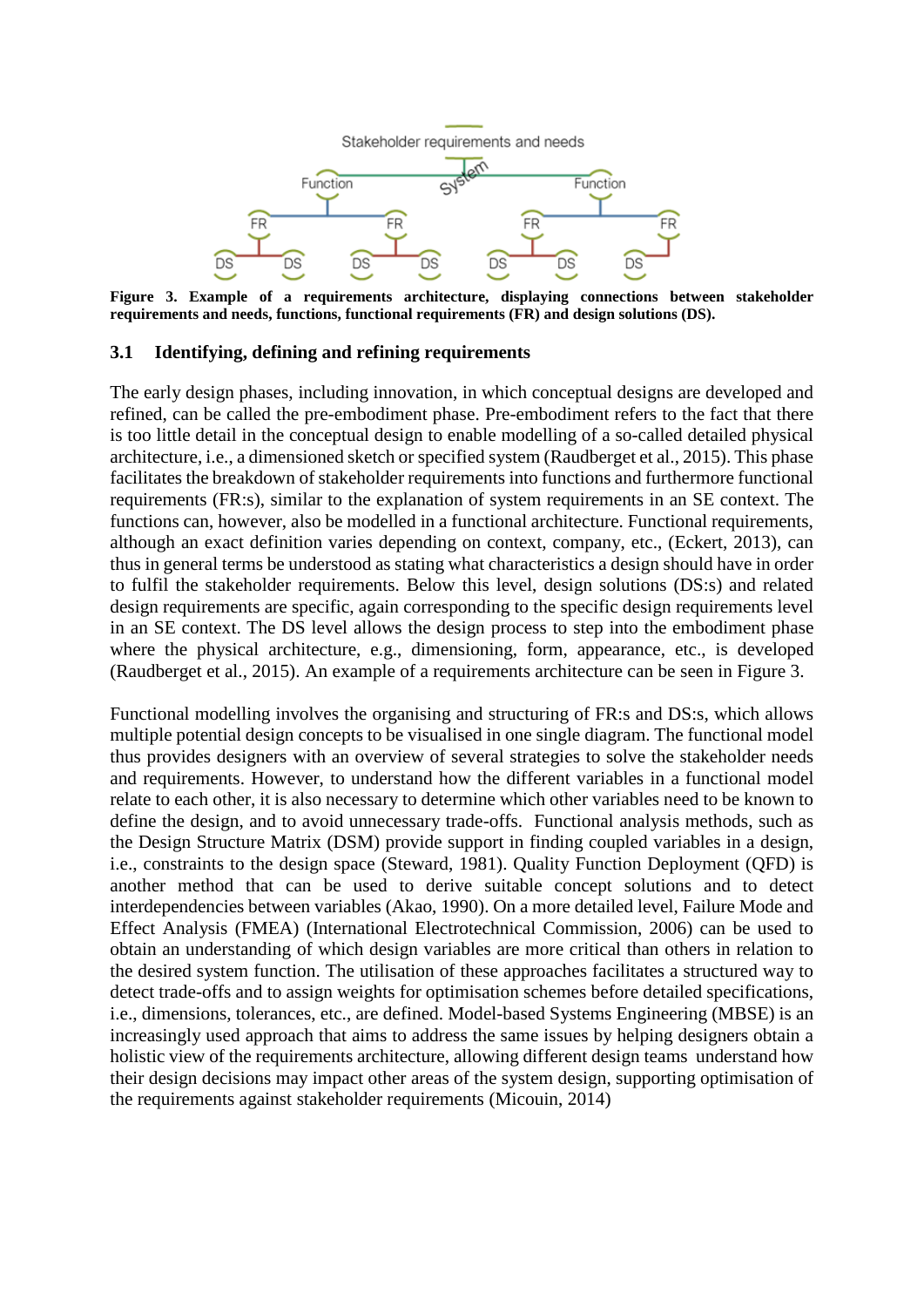

**Figure 4. Examples of requirements on different levels in the requirements architecture.**

Optimisation tools are the tools that can be applied to generate design solutions that consider the trade-offs and coupled variables. The Theory of Inventive Solving (TRIZ) is an example of a commonly used tool that facilitates concept generation in an environment of coupled variables that utilises the output from, e.g., a QFD or functional analysis (ranking of variables) to find an optimal solution (Altshuller, 1997; Russo et al., 2014). The general shortcoming of optimisation tools, however, is that they generally lack capacity to optimise in a complex environment with many trade-offs, why it is necessary to know which ones are critical (Niccoló and Cascini, 2013). Knowing the relevance of different variablesin relation to the stakeholder needs, or other limiting constraints is, thus, the factor that allows designers to assign adequate weights in tradeoffs, and, then, to perform down-selection between different conceptual designs (Lee and Paredis, 2014). Figure 4 lists examples of stakeholder requirements and needs, FR:s and DS:s, based on a combination of results of the conceptual literature review and case company documentations.

# **4 Systems thinking for sustainability considerations in early product design**

Several sustainability adaptions of the QFD, DSM and FMEA and TRIZ, as described above, have been proposed to encourage integration of sustainability considerations in product design (Bovea and Pérez-Belis, 2012; Brones and Monteiro De Carvalho, 2015). Although modelling in general have three main benefits, i.e., promotes awareness building, provides a process for this, and captures new knowledge (Eckert, 2013), the above mentioned approaches do not address the importance of the design teams' understanding of sustainability's role in the full design context. This perception affects the input to the following decision making throughout the design process, affecting the detection of trade-offs and the weighting schemes used for optimisation, i.e., the relative importance of sustainability as compared to other requirements (Lee and Paredis, 2014). Furthermore, functional and system innovation has the greatest potential to generate sustainable designs rather than incremental improvements or redesign, commonly referred to as optimisation (Brezet, 1997). The sustainability performance of a design could therefore benefit from a thorough understanding of the sustainability context within the design team and decision makers (Cocca and Ganz, 2015). In that way, the usefulness of functional modelling and optimisation tools could be maximised. Thus, increased awareness about the relationships between design objectives and the (socio-ecological) systems they are interlinked to, is required.

So how can a conceptual understanding be obtained and modelled to form a basis for shared understanding of a problem? Systems analysis can here be a powerful tool as it aims to model the relationships between key entities, e.g., processes, impact factors, etc., within a system, and by that investigate and provide a common understanding of how or why the problem occurs (Repenning and Sterman, 2002). Modelling the feedbacks within a system is crucial to obtain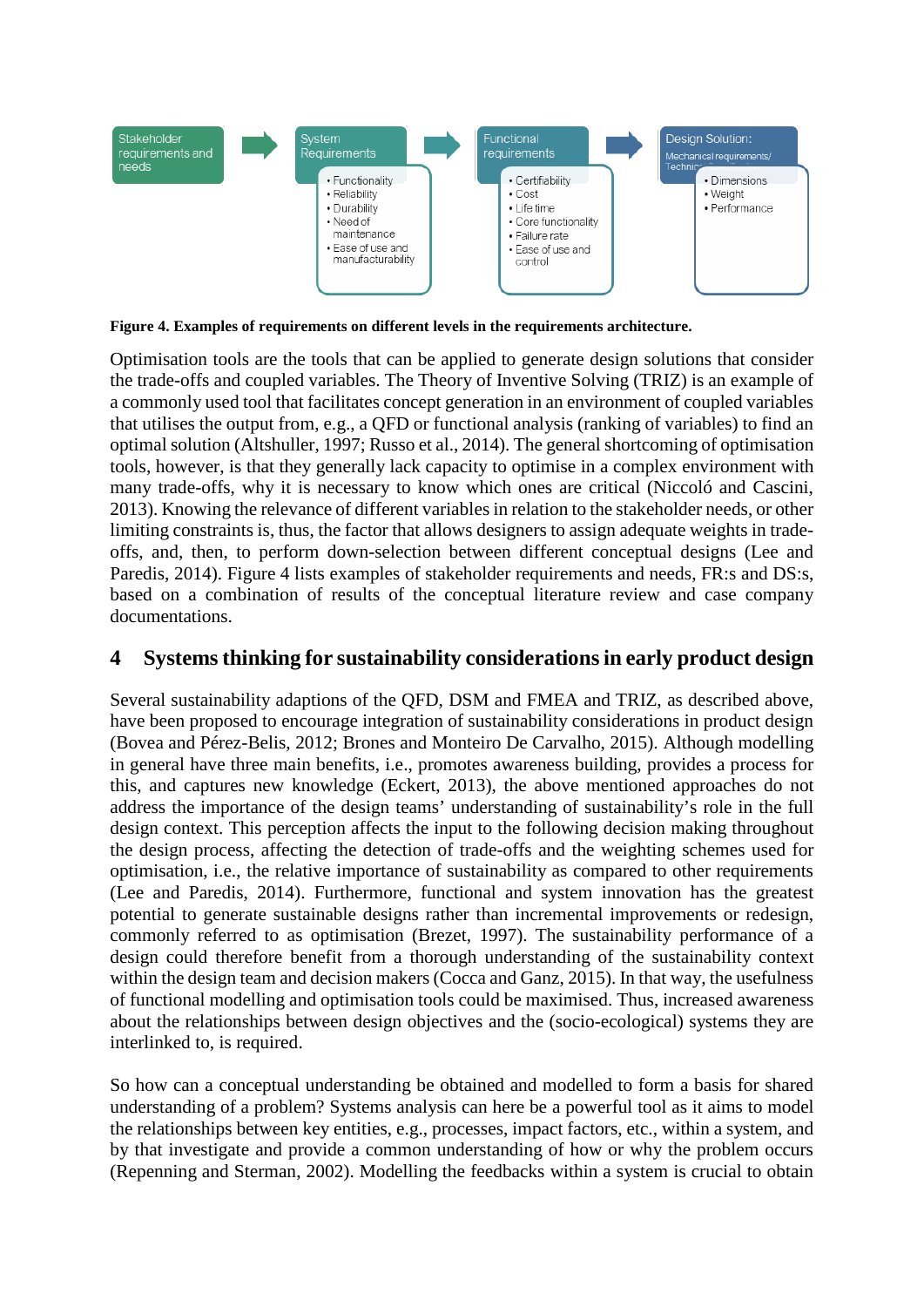an understanding of its dynamic behaviour. Systems analysis, including CLD and systems dynamics, can thus be employed to help decision makers, and designers, build shared mental models of a system and help avoid sub-optimisations in form of unintended consequences (Morecroft, 2007). Rebound-effects are examples of unintended consequences, such as increased traffic from building larger roads, or increased total energy usage from energy efficiency (Ford, 2010). Quantification of the stocks and flows within the system model makes the model dynamic and allows simulations, enabling analysis of propagated impacts caused by a change in the system over time (Coyle, 2000).



**Figure 5. Causal Loop Diagram of the fundamental feedbacks for the building and break-down of capabilities. Adopted from Rodrigues et al. (2017).** 

In a CLD, key entities of a problem are assigned links with arrows (showing in which direction the causality goes) and marked with plus or minus depending on the reaction in the influenced entity. Marking the arrow with a plus sign, "+", indicates that the reaction follows the pattern of the influencing entity, i.e., an increase causes another entity to increase, and accordingly a decrease of the influencing entity causes a decrease at the end node. A minus, "- ", means that the influence leads to an opposite reaction, i.e., an increase in one entity causes decrease in another. The causal relationships within a system can be either balancing (B) or reinforcing (R), where reinforcing relationship behaviour amplifies the growth, or degrowth of entities (Sterman, 2000). See the simplified example in Figure 5. A typical example of reinforcing feedback in a sustainability and product development context is the environmental ripple effects of growth, driven by consumption (Hertwich, 2005). Reinforcing feedbacks are not desirable, since they may cause vicious circles that are difficult to break out of (Lyneis and Sterman, 2016), such as becoming too dependent on a certain resource that at the same time causes negative socio-ecological impacts. In Laurenti (2016), a CLD displaying the causal relationships between entities of a conventional passenger car system is presented, detecting reinforcing feedbacks between, e.g., economic growth and consumption, and balancing feedbacks related to material recovery. The method could help designers identify additional variables that would not be detected in a conventional LCA, and illustrate mechanisms causing rebound effects. In their work with sustainability due to uninformed decision-making, Lyneis and Sterman (2016) provide another example that shows how companies fall into a "capability trap", i.e., a costly situation induced by an investment with short-term benefit. Related to sustainable product development, Rodrigues et al. (2017) built a system dynamics model for the business case of Product Service Systems, i.e. designs composed of product- and service combinations (Oliva and Kallenberg, 2003), see Figure 6. The same authors also presented potential indicators to measure the capability of an organisations to implement ecodesign in their product development process (Rodrigues et al., 2016).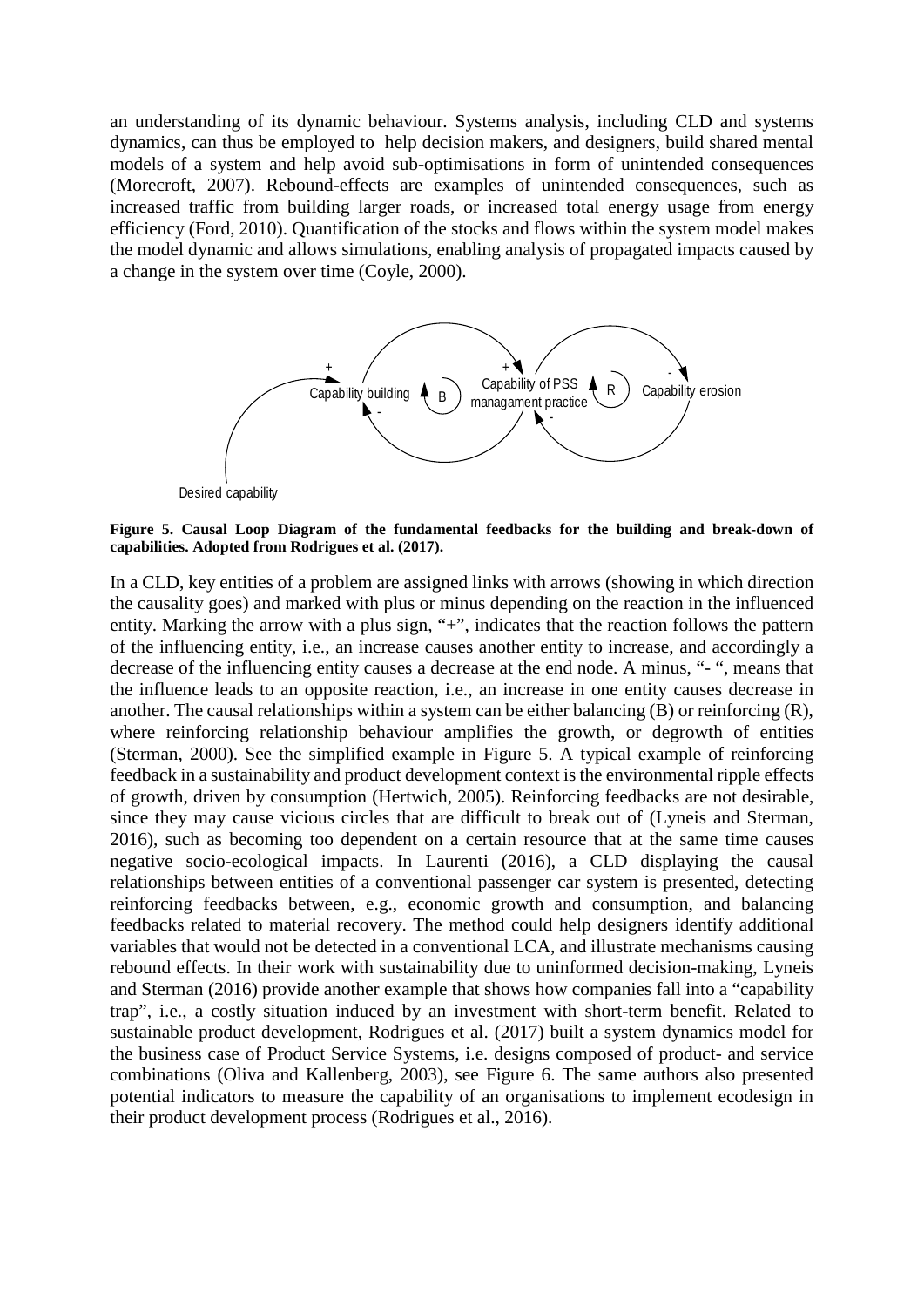## **5 Discussion - avoiding unintended consequences in sustainable product design**

Requirements are necessary drivers and constraints for the design process, and sustainability tends to fail entering requirement lists, or in attaining weight in trade-offs between sustainability performance and traditional design requirements. At the same time, companies are increasingly acknowledging the business risks and benefits with sustainability (Cucuzzella, 2016). One of the challenges organisations face when implementing sustainability considerations in their decision making is to avoid unintended, negative, consequences (Byggeth and Hochschorner, 2006). These unintended consequences can also be referred to as sub-optimisations, "rebound effects", "side effects", or similar, and the essence is that if the impacts of a decision are not investigated enough, unintended consequences can occur, and these are in most cases distant in time and place from the actual decision. The occurrence of these effects is generally a consequence of the fact that decision-makers lack a complete picture of the system in which the problem takes place, i.e., the full context (Repenning and Henderson, 2010). In successful practice of sustainable (product-) development, actions should thus be investigated from a full socio-ecological and strategic perspective (Broman and Robért, 2017; Ny, 2009). Similarly, SE and VDD emphasise the importance of mapping the problem domain accurately to secure that the right value drivers are identified from which the right requirements can be determined (Isaksson et al., 2013). From this perspective, this paper has exploited requirement level characteristics, as well as commonly used tools and methods that can be used to identify and weight requirements depending on their relative contribution to value maximization to minimise trade-offs. It has also been shown that although several sustainability modifications of these traditional design tools have been proposed in academia, they fail to reach implementation partly due to lack of strategic sustainability perspective (Watz and Hallstedt, 2018).

Against this background, it is argued that utilising systems thinking models in early concept phase have a potential to facilitate integration of sustainability aspects into requirements and to minimise trade-offs between traditional design requirements. The requirement domain, the preembodiment phase is characterised by identification and interpretation of stakeholder requirements, and definition of functional requirements (Raudberget et al., 2015). The possibilities for strategic sustainability considerations in requirements development and elicitation may thus benefit from a systems perspective of sustainability in the domain between stakeholder requirements and functional requirements, see Figure 6.



**Figure 6. Potential location for systems analysis in the requirements engineering process.**

This is supported by that previous research has shown that knowing the relationships between sustainability criteria and requirements is important for improved sustainability considerations in design (Jaghbeer et al., 2017), which should be given attention at all decision levels of an organisation (Pettersen, 2016). As two recent studies imply, understanding these relationships should support avoidance of sub-optimisations from e.g. resource efficiency measures (Nilsson, 2017), or lack of social considerations (Cocca and Ganz, 2015). Adjacent research studies furthermore show the potential of implementing systems thinking in the management systems of product development organisations, to facilitate systematic management of continuous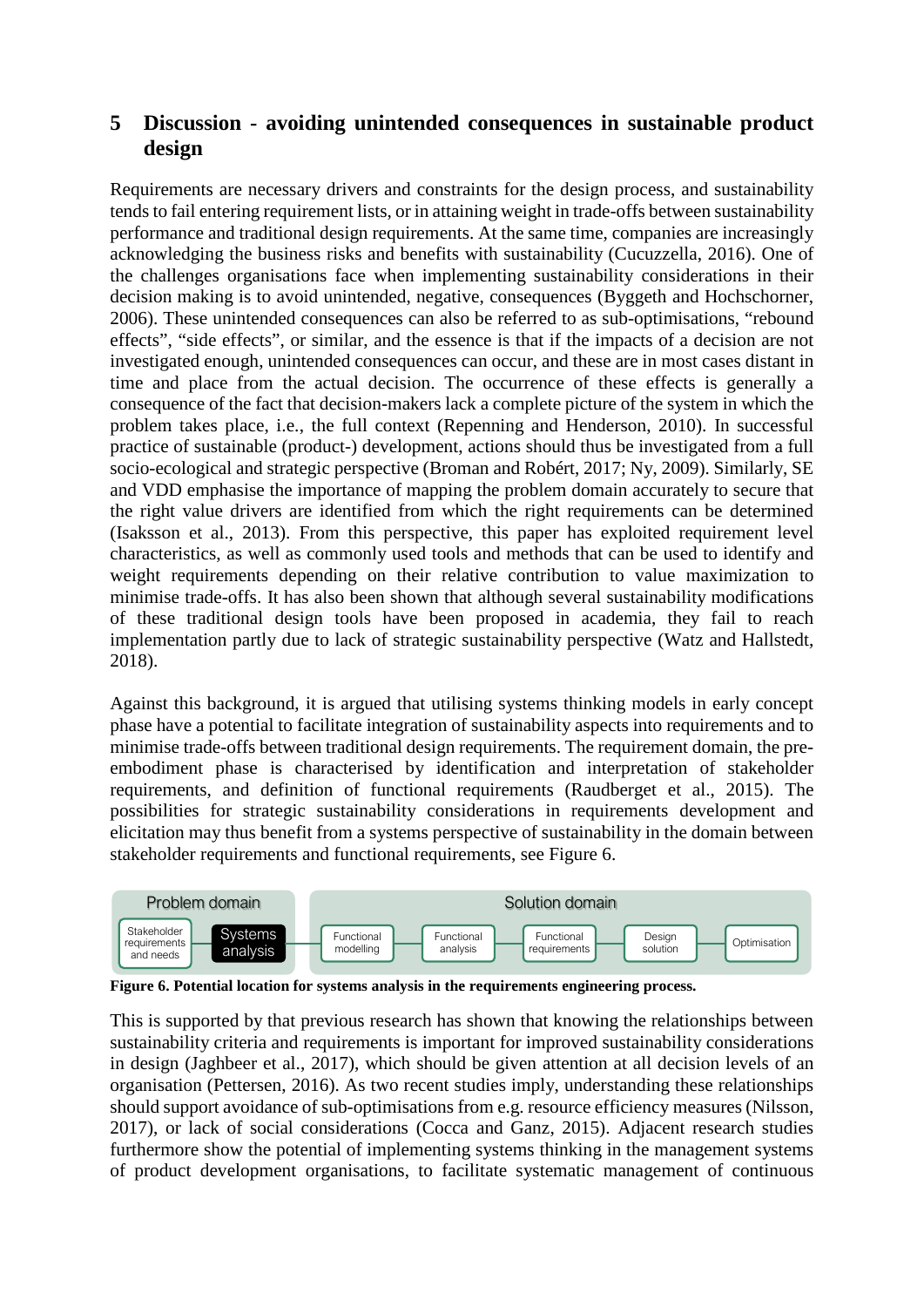sustainability improvements. Recent examples are Laurenti (2016) and Rodrigues et al. (2016  $& 2017$ ), which entails that a lifecycle systems perspective throughout the design process can increase the sustainability awareness, and an organisation's capacity to improve the sustainability performance of its operations. None of these research studies are however discussing on which decision-, or requirement level that would benefit from a systems perspective.

It is therefore interesting to investigate how a systems analysis method, possibly, can be used to model the relationships within the system of stakeholder requirements, functions and sustainability criteria, the problem domain expressing calling for a solution (Hull et al., 2005). Although other means for systems modelling, such as MBSE, may appear to take a similar approach as systems analysis, they differ in purpose. Systems analysis focuses on modelling the problem rather than the solution, while MBSE, as well as traditional modelling and optimisation tools, emphasise the solution. CLDs can thus possibly be used to map relationships between traditional design requirements and strategic sustainability criteria and by that improve the understanding of how sustainability performance influences the value of a design. The output, i.e., a shared mental model of how sustainability aspects relate to the product system, could then contribute as an input for traditional functional modelling. A simplified CLD is presented below for this purpose.

### **5.1 Simplified CLD test model of leading sustainability criteria and design requirements**

To conceptually test how to construct a CLD to model the question "how strategic sustainability criteria relate to traditional design variables", leading sustainability criteria (Hallstedt, 2017) was obtained from Watz & Hallstedt (2018), and assessed in regard to their causal relationships to traditional product requirements obtained from case study companies' materials. The sustainability criteria include both long- and short-term aspects to consider during the product development process. The criteria and indicators are displayed in Table 2.

| Lifecycle phase        | Leading criteria                                                                           | <b>Examples of indicators</b>                                                              |
|------------------------|--------------------------------------------------------------------------------------------|--------------------------------------------------------------------------------------------|
| Raw material           | Critical material                                                                          | SCI score (Hallstedt & Isaksson, 2017)                                                     |
| Production             | Recycled materials<br>Recyclability<br>REACH-listed materials/emissions<br>Health & safety | % recycled material in product<br>% prod. recycling rate<br>Quantity<br>Number of injuries |
| <b>Distribution</b>    | Risk of exposure to hazardous substances<br>% compared to previous solution                |                                                                                            |
| Use and<br>maintenance | Optimized product/material weight<br>No noise to surroundings                              |                                                                                            |
| End of life            | All valuable materials are returned to value chain for<br>remanufacturing and recycling    | % Re-manufacturable- and re-cyclable<br>components                                         |

|  |  |  | Table 1. Leading sustainability criteria and -indicators |
|--|--|--|----------------------------------------------------------|
|--|--|--|----------------------------------------------------------|

Typically, trade-offs between traditional design variables and sustainability performance are explained by the lack of quantitative measures of the sustainability aspects of concern. In a causal loop diagram these are not needed. However, with a short-term perspective more sustainable options may come across as, for example, expensive compared to a less sustainable option (Bertoni, 2017). This typical trade-off is therefore used as an input for a CLD, constructed around the question "how might cost be affected by, or affect, other traditional functional requirements and/or leading sustainability criteria?" The leading sustainability criteria indicators as described in Table 2 were used as sustainability entities, whilst a selection of functional requirements, as presented in Figure 4, were used as entities representing traditional design variables. From these lists a selection of variables was used to form a pilot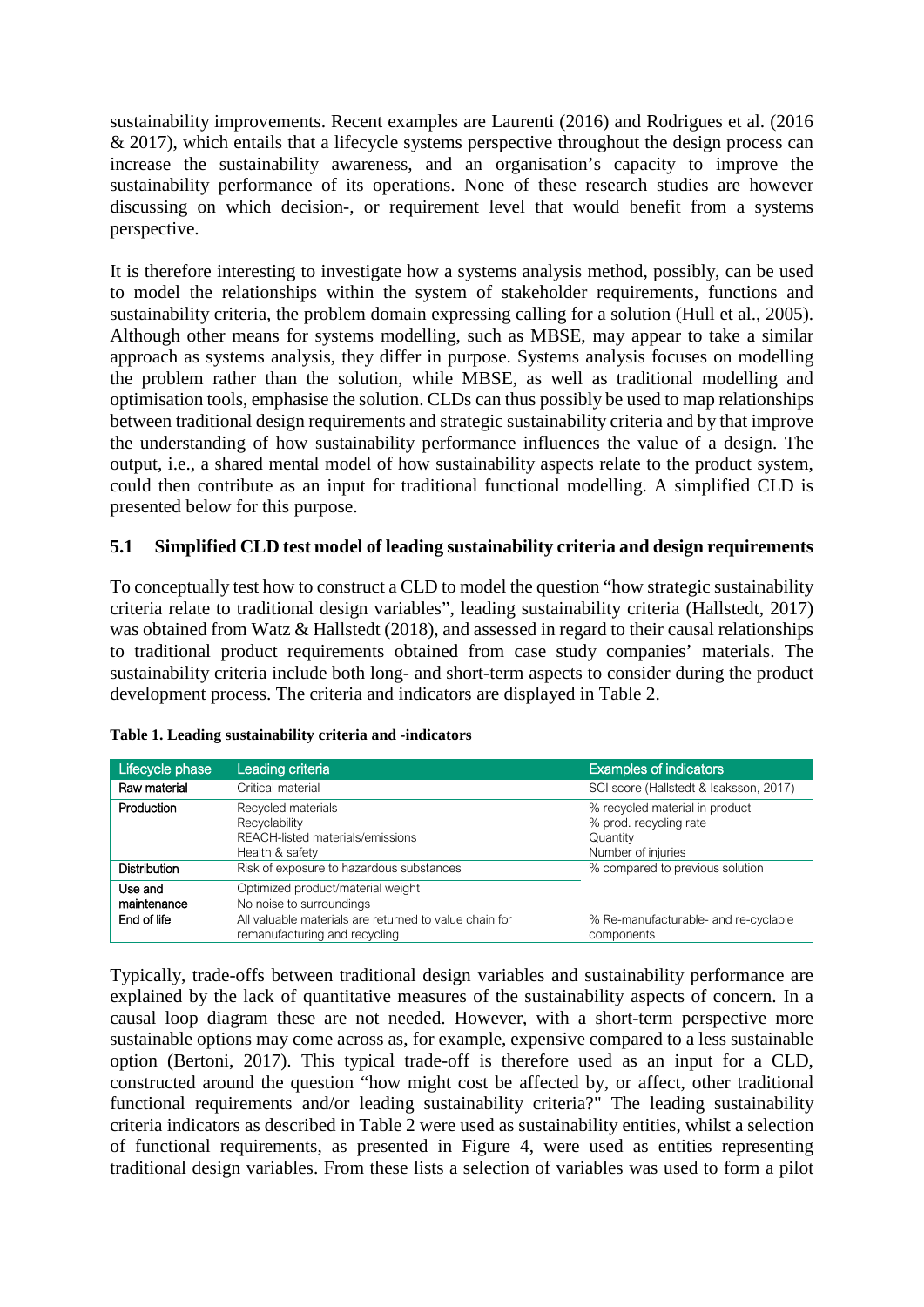CLD. A discussion was held within the research group, determining potential causal relationships between the system entities representing trade-offs or sustainability improvement incentives.



**Figure 7. A simplified CLD was developed to test how to visualise trade-off- and opportunity relations between leading sustainability criteria and traditional design requirements.**

Figure 7 demonstrates that it was possible to draw a diagram which modelled potential causal relationships between strategically identified sustainability criteria indicators and functional requirements. In the diagram, the traditional functional requirements are represented in normal font style, while leading sustainability indicators are in bold. The diagram displays three potentially reinforcing feedback loops; R1 – recycling and certifying, R2 – material type and recycling, and R3 – safety and cost. Balancing feedback loops can potentially be found in larger loops, i.e., B1 – cost and lifetime, and B2 – safety and cost. Entities that were not causally linked to other entities could still be assigned with their potential impact on other system entities. Product weight may, for instance, affect cost, while failure rate and ease of use and control may impact safety. Typical design trade-offs could be modelled, such as cost and safety (R3), as well as between recyclability and material criticality (R2). The functional requirement of "certifiability" might have a reinforcing relationship to the sustainability criteria of recyclability (R1), which in turn has a positive impact on upgradeability and further cost. The functional requirement of "functionality" was not taken into the diagram since it was directly linked to other design requirements, and in that way not a standalone entity. This could be, and will be, further investigated in a future study where data from several companies can be compiled and modelled together with industry, preferably in accordance with the principles for Group Model Building as described by Sterman (2000).

### **6 Concluding remarks and future work**

This paper has outlined a conceptual study of how a systems perspective could be utilised to enhance the understanding of how sustainability aspects relate to traditional design variables, and how this understanding can be utilised for developing product requirements. The literature review on modelling, simulation and optimisation in early phase product development, and requirements engineering, indicated that the domain between stakeholder requirements and functional requirements level of a product system could be a suitable focus for a sustainability systems analysis. Conducting a systems analysis on detailed design variables, such as physical geometry dimensions of a design solution, will reduce the generalisability of the model and the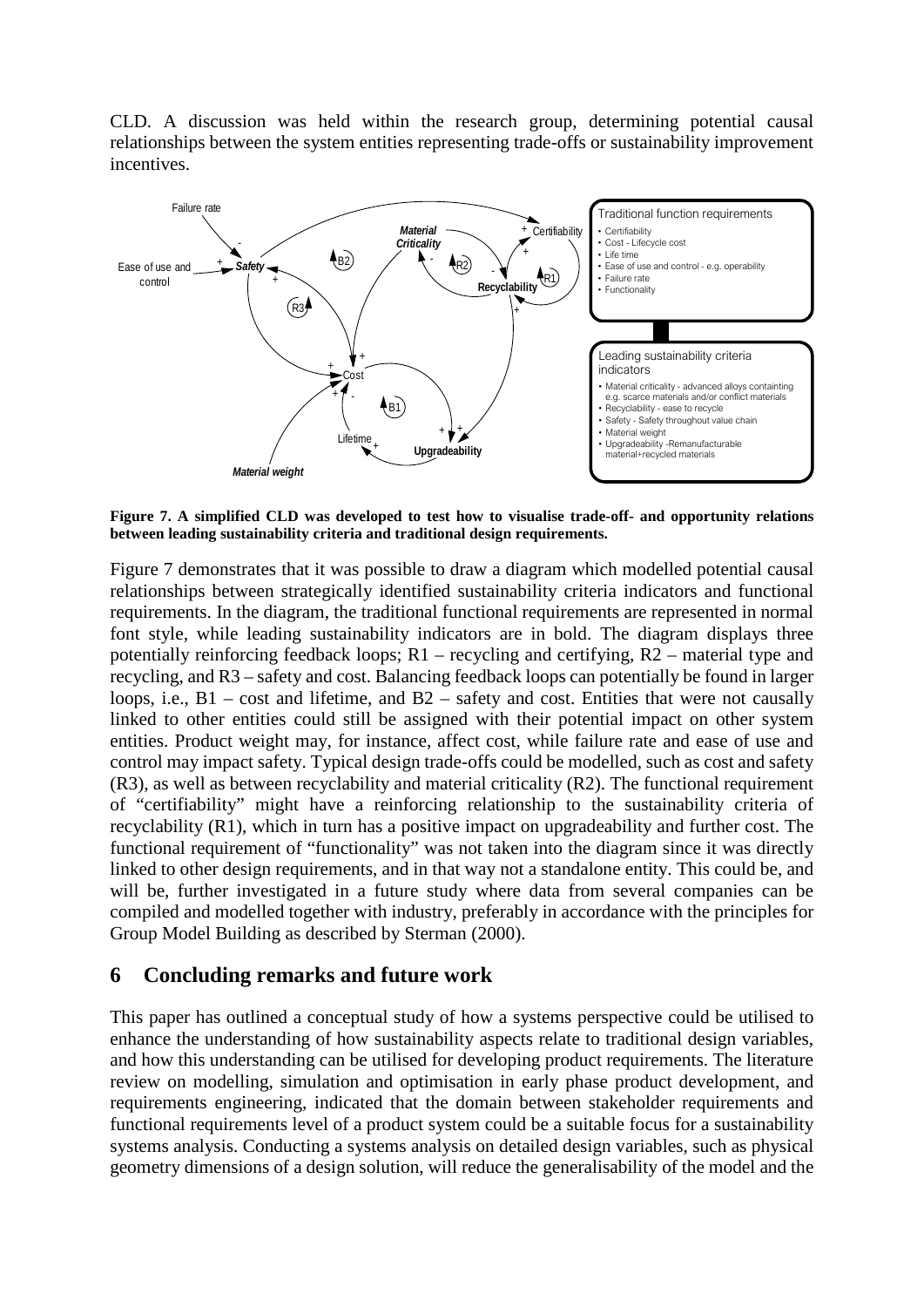connection to strategic objectives which is necessary to understand the full decision context. In this phase, early product development also starts entering the embodiment phase where there is little room for changes in the design and challenging to achieve more than incremental sustainability improvements. Furthermore, the study showed that constructing a simplified causal loop diagram to analyse relationships between requirements and leading sustainability criteria is possible, indicating that both traditional trade-offs and potential sustainability incentives can be modelled. Future work will focus on gaining more detailed knowledge about how companies currently work with sustainability in product requirements and how systems thinking could benefit their capabilities to perform sustainable product development. The simplified CLD model presented in this paper will be reviewed and enhanced as more data is collected and analysed. Additionally, future research could investigate how sustainability is related to traditional design value drivers.

#### **Acknowledgements**

The research leading to these results has received financial support from projects funded by the Knowledge Foundation, Vinnova and Blekinge Institute of Technology. Sincere thanks to the industrial research partners.

#### **References**

- Akao, Y. (1990). Quality Function Deployment Integrating customer requirements into product design. (Y. Akao & G. H. Mazur, Eds.). Cambridge, MA: Productivity Press.
- Altshuller, G. (1997). 40 principles: TRIZ Keys to Technical Innovation. Technical Innovation Center, Inc.
- Andersen, D. F., Vennix, J. A. M., Richardson, G. P., & Rouwette, E. A. J. A. (2007). Group Model Building: Problem Structing, Policy Simulation and Decision Support. Journal of the Operational Research Society, 58(5), 691–694. https://doi.org/10.1057/palgrave.jors.2602339
- Bertoni, M. (2017). Introducing Sustainability in Value Models to Support Design Decision Making: A Systematic Review. Sustainability (Switzerland), 9(994). https://doi.org/10.3390/su9060994
- Bovea, M. D., & Pérez-Belis, V. (2012). A taxonomy of ecodesign tools for integrating environmental requirements into the product design process. Journal of Cleaner Production, 20(1), 61–71. https://doi.org/10.1016/j.jclepro.2011.07.012
- Brezet, H. (1997). Dynamics in ecodesign practice. Industry and Environment, 20(1–2), 21–24.
- Broman, G. I., & Robért, K.-H. (2017). A framework for strategic sustainable development. Journal of Cleaner Production, 140(1), 17–31. https://doi.org/https://doi.org/10.1016/j.jclepro.2015.10.121
- Brones, F., & Monteiro De Carvalho, M. (2015). From 50 to 1: Integrating literature toward a systemic ecodesign model. Journal of Cleaner Production, 96, 44–47. https://doi.org/10.1016/j.jclepro.2014.07.036
- Cocca, S., & Ganz, W. (2015). Requirements for developing green services. *Service Industries Journal*, *35*(4), 179–196. https://doi.org/10.1080/02642069.2014.990002
- Collopy, P. D., & Hollingsworth, P. M. (2011). Value-Driven Design. Journal of Aircraft, 48(3), 749–759. https://doi.org/10.2514/1.C000311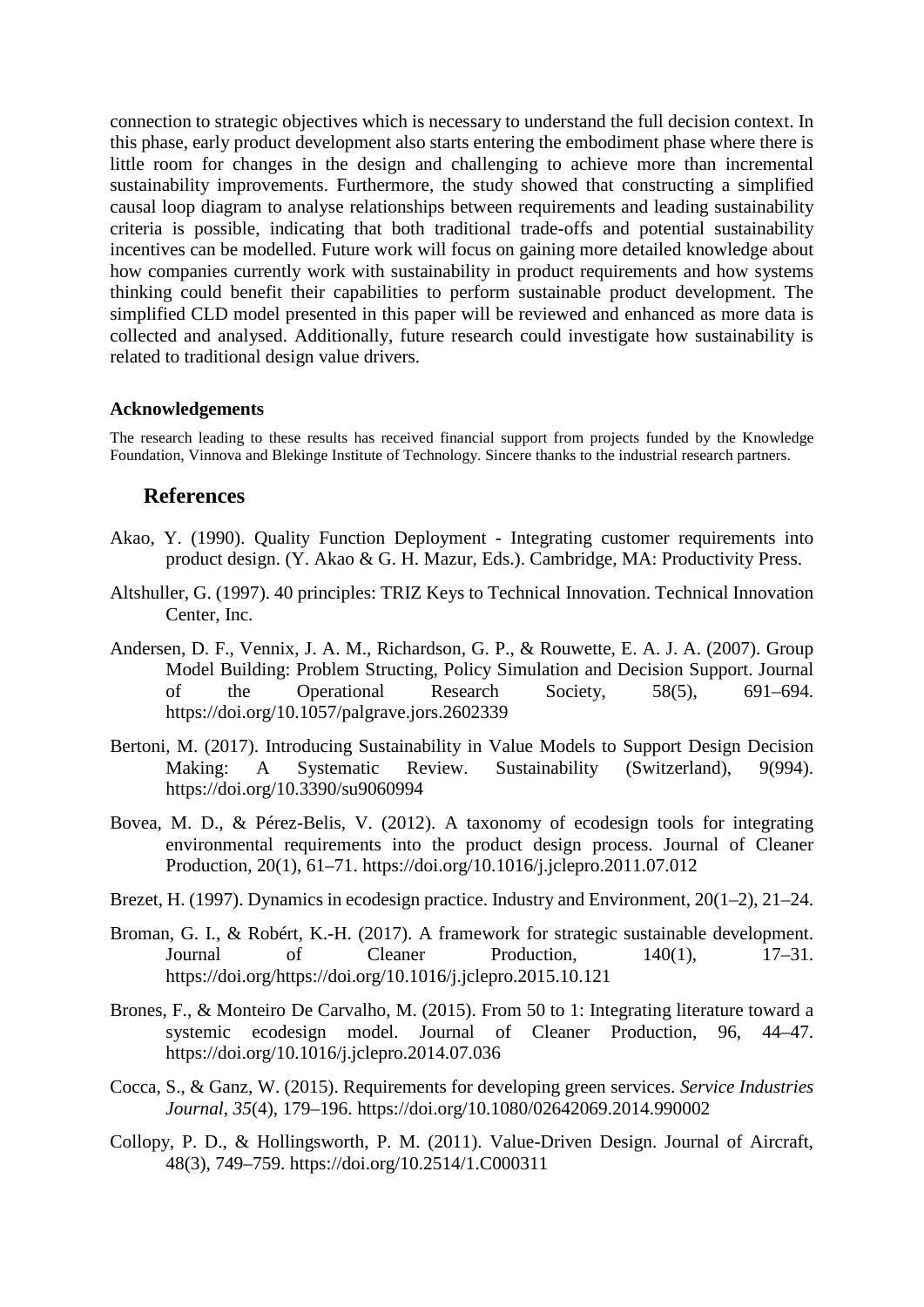- Coyle, R. G. (2000). Qualitative and Quantitative Modelling in System Dynamics: Some Research Questions. System Dynamics Review, 16(3), 225–244. https://doi.org/10.1002/1099-1727(200023)16:3<225::AID-SDR195>3.0.CO;2-D
- Cucuzzella, C. (2016). Creativity, sustainable design and risk management. Journal of Cleaner Production, 135, 1548–1558. https://doi.org/10.1016/j.jclepro.2015.12.076
- Eckert, C. (2013). That which is not form: The practical challenges in using functional concepts in design. Artificial Intelligence for Engineering Design, Analysis and Manufacturing, 27(3), 217–231. https://doi.org/10.1017/S089006041300022X
- Elsevier. (2018), "Scopus", Elsevier B.V., available at: https://www.elsevier.com/\_\_data/assets/pdf\_file/0008/208772/ACAD\_R\_SC\_FS.pdf (accessed 31 May 2018).
- Ford, A. (2010). Modelling the Environment (2nd ed.). Washington DC, USA: Island Press.
- Hallstedt, S. I. (2017). Sustainability criteria and sustainability compliance index for decision support in product development. Journal of Cleaner Production, 140, 251–266. https://doi.org/10.1016/j.jclepro.2015.06.068
- Hertwich, E. G. (2005). Consumption and the Rebound Effect: An Industrial Ecology Perspective. Journal of Industrial Ecology,  $9(1-2)$ , 85–98. https://doi.org/10.1162/1088198054084635
- Hull, E., Jackson, K., & Dick, J. (2005). Requirements Engineering (2nd ed.). Lundon: SpringerLink. https://doi.org/10.1007/b138335
- International Electrotechnical Commission. (2006). IEC 60812: Analysis techniques for system reliability – Procedure for failure mode and effects analysis (FMEA). IEC.
- Isaksson, O., Kossmann, M., Bertoni, M., Eres, H., Monceaux, A., Bertoni, A., … Zhang, X. (2013). Value-Driven Design - A methodology to Link Expectations to Technical Requirements in the Extended Enterprise. INCOSE International Symposium, 23(1), 803–819. https://doi.org/10.1002/j.2334-5837.2013.tb03055.x
- Jaghbeer, Y., Hallstedt, S. I., Larsson, T., & Wall, J. (2017). Exploration of simulation-driven support tools for sustainable product development. Proceedings of the 9th CIRP IPSS Conference: Circular Perspectives on Product/Service-Systems Exploration, 64, 271– 276. https://doi.org/10.1016/j.procir.2017.03.069
- Lee, B. D., & Paredis, C. J. J. (2014). A conceptual framework for value-driven design and systems engineering. Procedia CIRP, 21, 10–17. https://doi.org/10.1016/j.procir.2014.06.147
- Lyneis, J., & Sterman, J. (2016). How to Save a Leaky Ship: Capability Traps and the Failure of Win-Win Investments in Sustainability and Social Responsibility. Academy of Management Discoveries, 2(1), 7–32. https://doi.org/10.5465/amd.2015.0006
- Micouin, P. (2014). Model Based Systems Engineering Fundamentals and Methods: Fundamentals and Methods (1st ed.). John Wiley & Sons, Incorporated. https://doi.org/620.0011
- Morecroft, J. (2007). Introduction to Feedback Systems Thinking. In Strategic Business Modelling and Business Dynamics - A feedback systems approach (pp. 31–59). Chichester: John Wiley & Sons Ltd.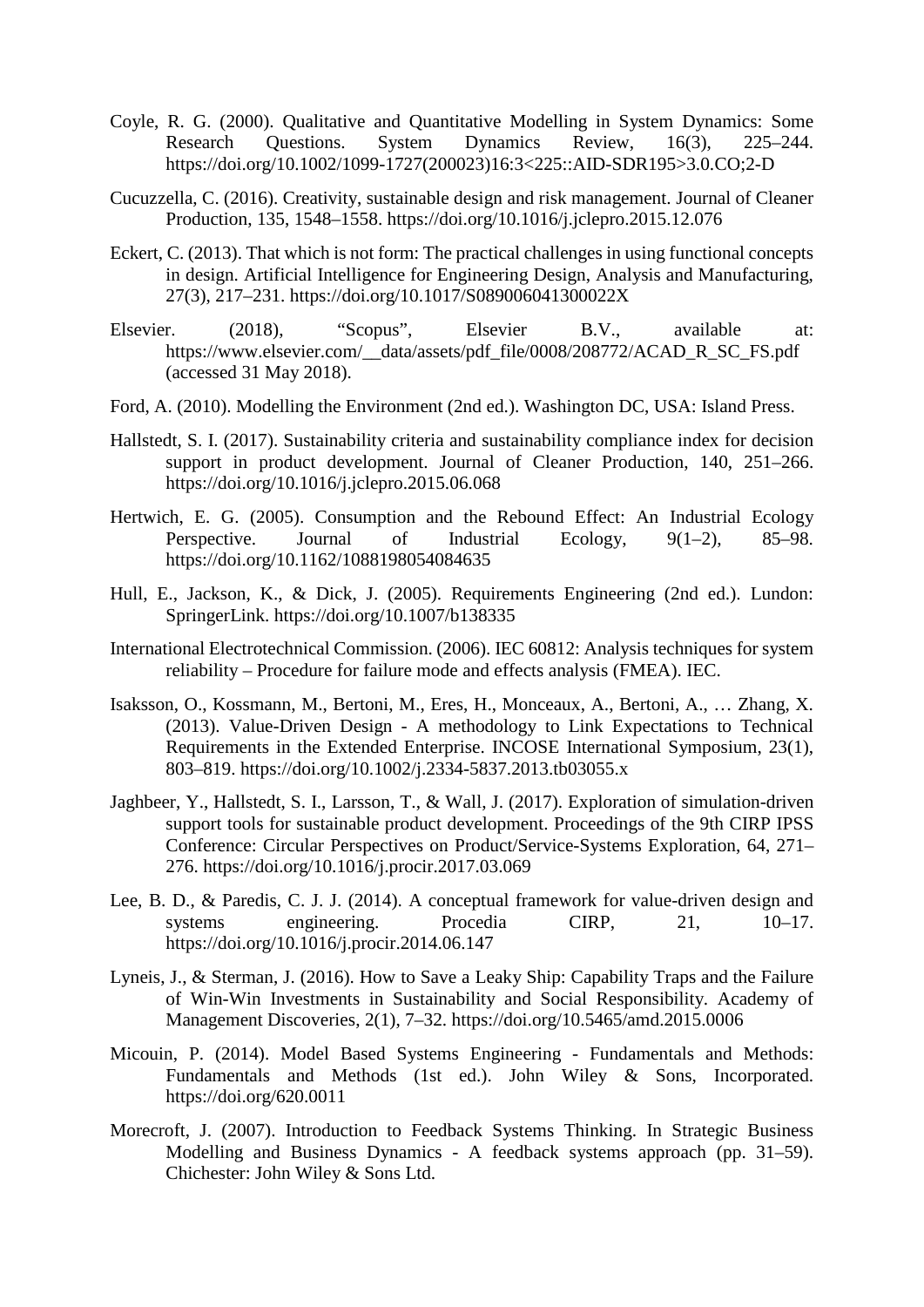- Niccoló, B., & Cascini, G. (2013). Mapping Causal Relationships and Conflicts among Design Parameters and System Requirements. Computer-Aided Design and Applications, 10(4), 643–662. https://doi.org/10.3722/cadaps.2013.643-662
- Nilsson, S. (2017). How Requirements Development Could Support Design of Effective and Resource-Efficient Offerings, (1789).
- Ny, H. (2009). Strategic life-cycle modelling and simulation for sustainable product innovation. Progress in Industrial Ecology, 6(3), 216–242. https://doi.org/10.1504/PIE.2009.031063
- Oliva, R., & Kallenberg, R. (2003). Managing the transition from products to services. *International Journal of Service Industry Management*, *14*(2), 160–172. https://doi.org/10.1108/0956423031047413878
- Pettersen, I. N. (2016). Fostering absolute reductions in resource use: the potential role and feasibility of practice-oriented design. *Journal of Cleaner Production*, *132*, 252–265. https://doi.org/10.1016/j.jclepro.2015.02.005
- Raudberget, D., Levandowski, C., Isaksson, O., Kipouros, T., Johannesson, H., & Clarkson, J. (2015). Modelling and assessing platform architectures in pre-embodiment phases through set-based evaluation and change propagation. Journal of Aerospace Operations, 3(3,4), 203–221. https://doi.org/10.3233/AOP-150052
- Repenning, N. P., & Henderson, R. M. (2010). Making the Numbers? "Short Termism" & the Puzzle of Only Occasional Disaster. Working Papers -- Harvard Business School Division of Research, (October 2017), 1–36. https://doi.org/http://dx.doi.org/10.3386/w16367
- Repenning, N. P., & Sterman, J. D. (2002). Nobody ever gets credit for fixing problems that never happened: Creating and sustaining process improvement. IEEE Engineering Management Review, 30(4), 64–78. https://doi.org/10.1109/EMR.2002.1167285
- Rodrigues, V. P., Pigosso, D. C. A., & McAloone, T. C. (2016). Process-related key performance indicators for measuring sustainability performance of ecodesign implementation into product development. Journal of Cleaner Production, 139, 416– 428. https://doi.org/10.1016/j.jclepro.2016.08.046
- Rodrigues, V. P., Pigosso, D. C. A., & McAloone, T. C. (2017). Simulation-Based Business Case for PSS: A System Dynamics Framework. Procedia C I R P, 64, 283-288. DOI: 10.1016/j.procir.2017.03.014
- Roozenburg, N. F. M., & Eekels, J. (1995). Product design: Fundamentals and methods. Chichester, UK: Wiley.
- Russo, D., Rizzi, C., & Montelisciani, G. (2014). Inventive guidelines for a TRIZ-based ecodesign matrix. Journal of Cleaner Production, 76, 95–105. https://doi.org/10.1016/j.jclepro.2014.04.057
- Sakao, T. (2007). A QFD-centred design methodology for environmentally conscious product design. International Journal of Production Research, 45(18–19), 4143–4162. https://doi.org/10.1080/00207540701450179
- Sterman, J. D. (2000). Business Dynamics. Boston, Massachusetts, USA: Irwin McGraw-Hill.
- Steward, D. V. (1981). The design structure system: A method for managing the design of